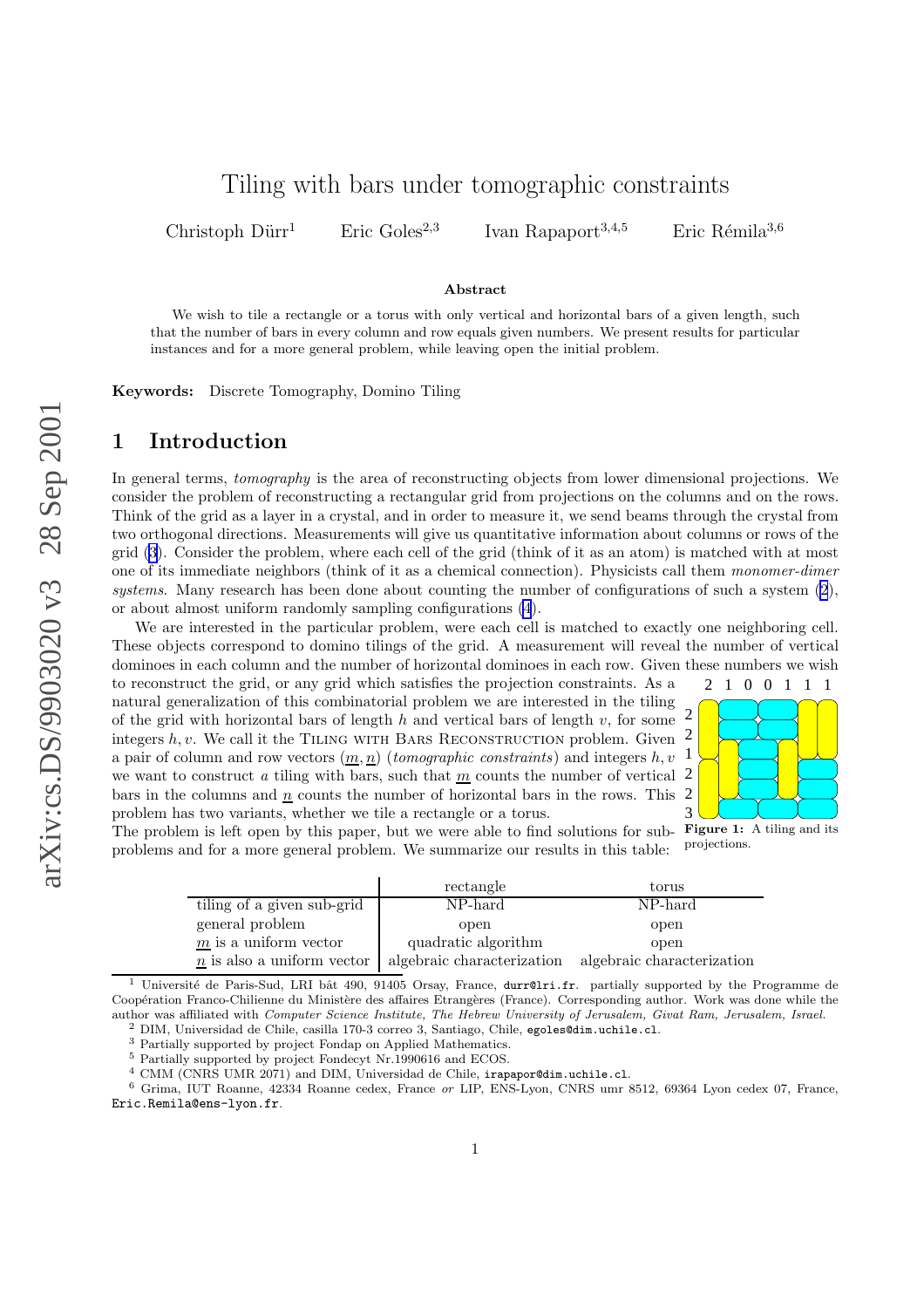<span id="page-1-0"></span>The quadratic algorithm has been found independently by Picouleau ([5\)](#page-9-0) for a more general condition (see end of section [4.3](#page-5-0)).

### 2 Definitions

Let  $a, b \ge 1$ . The rectangle  $R_{a \times b}$  is the product  $\{0, \dots, a-1\} \times \{0, \dots, b-1\}$  and the torus  $T_{a \times b}$  is the product  $\mathbb{Z}_a \times \mathbb{Z}_b$ . Columns are numbered from left to right and rows from top to bottom (see Figure 2). Each element of a rectangle or a torus is called a cell.



Figure 2: A rectangle  $R_{a\times b}$  and a torus  $T_{a\times b}$ .

Let  $h, v \geq 1$ . The horizontal bar of length h is the rectangle  $R_{h \times 1}$  and the vertical bar of length v is the rectangle  $R_{1\times v}$ . If the length is 2 we call the bar a *domino*.

A rectangle  $R_{a\times b}$  (respectively a torus  $T_{a\times b}$ ) is said to be *tillable* with the vertical and horizontal bars (of lengths  $v$  and  $h$  respectively) if it can be partitioned into those bars. The projections of such a tiling is the pair of vectors  $(\underline{m}, \underline{n}) = (m_1 \cdots m_a, n_1 \cdots n_b) \in \mathbb{N}^a \times \mathbb{N}^b$  such that for every column i,  $m_i$  is the number of vertical bars in it, and for every row j,  $n<sub>i</sub>$  is the number of horizontal bars in it.

We define the following reconstruction problems.

Tiling a Rectangle (respectively Torus) with Bars under Tomographic Constraints

**input**  $(m, n) \in \mathbb{N}^a \times \mathbb{N}^b$  and  $h, v \ge 1$ .

output a tiling of the  $R_{a\times b}$  (respectively  $T_{a\times b}$ ) with projections  $(m, n)$ .

### 3 Uniform constraints

In this section we characterize valid instances for the special case when the constraints vectors are uniform, that is  $\forall i : m_i = m, \forall j : n_j = n$  for some integers m, n. Both the torus and the rectangle case are studied.

### 3.1 The torus case

The number of cells covered with vertical bars is amv and the number of cells tiled with horizontal bars bnh. Clearly these numbers must add up to the total number of cells ab. In this section we show that this condition is sufficient for a torus tiling to exist.

**Lemma 1** If  $a, b, h, v, m, n \ge 1$  are such that  $ab = amv + bnh$  then there exist  $p, q, a', b' \ge 1$  satisfying

- $(p+q) = \gcd(a, b)$  and  $a = (p+q)a'$  and  $b = (p+q)b'.$
- $nh = pa'$  and  $mv = qb'.$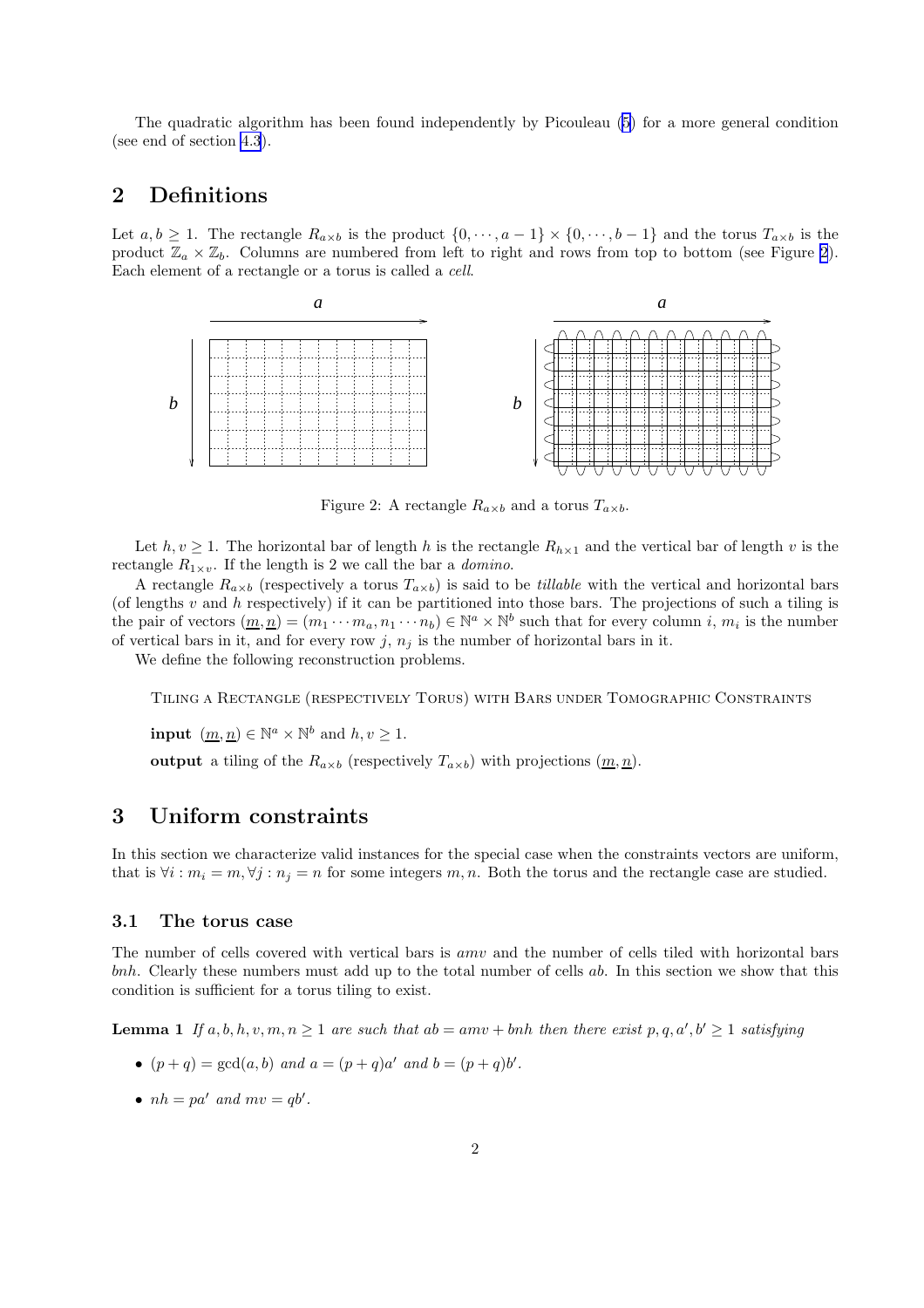<span id="page-2-0"></span>*Proof.* If we denote  $c = \gcd(a, b)$ ,  $a = ca'$ , and  $b = cb'$ , then the equality  $ab = amv + bnh$  can be rewritten as  $ca'b' = a'mv + b'nh$ . It follows that  $(ca' - nh)b' = a'mv$ . From Gauss theorem,  $a'|(ca' - nh)$ , and therefore  $a'|nh$ . In other words, there exists p such that  $pa' = nh$ . By symmetry, there exists q such that  $qb' = mv$ . Finally, notice that

$$
p + q = \frac{c(c^{b'}nh + ca'mv)}{c^2a'b'} = c.
$$

**Theorem 1** Let  $a, b, h, v, m, n \ge 1$ . Let  $(\underline{m}, \underline{n}) = (m \cdots m, n \cdots n) \in \mathbb{N}^a \times \mathbb{N}^b$ . The torus  $T_{a \times b}$  is  $(\underline{m}, \underline{n})$ tillable with the bars  $R_{h\times 1}$  and  $R_{1\times v}$  if and only if  $ab = amv + bnh$ .

*Proof.* If we assume that the torus  $T_{a \times b}$  admits an  $(\underline{m}, \underline{n})$ -tiling with the bars  $R_{h \times 1}$  and  $R_{1 \times v}$  then, by simple considering the area covered by the tiling, it is direct to notice that  $ab = amv + bnh$ .

Conversely, if  $ab = amv + bnh$  then, by Lemma [1,](#page-1-0) there exist  $p, q, a', b' \ge 1$  such that:

- $(p+q) = \gcd(a, b)$  and  $a = (p+q)a'$  and  $b = (p+q)b'.$
- $nh = pa'$  and  $mv = qb'$ .

As it appears in Figure 3, the torus  $T_{a \times b}$  can be partitioned into  $(p+q)^2$  rectangles  $\Theta_{i,j}$  defined for each  $i, j \in \{0, \dots, p+q-1\}$  as follows:

 $\Theta_{i,j}$  = the rectangle  $R_{a' \times b'}$  whose upper left corner is the cell  $(a'i, b'j)$ .

Let us define for each  $i \in \{0, \dots, p+q-1\}$ , the following rectangular regions of  $T_{a \times b}$ :

- $\mathcal{H}_i = \bigcup_{k=i}^{i+p-1} \Theta_{k,i}$ , which is simply the rectangle  $R_{nh \times b'}$  whose upper left corner is the cell  $(a'i, b'i)$ ,
- $V_i = \bigcup_{k=i+1}^{i+q} \Theta_{i,k}$ , which is simply the rectangle  $R_{a' \times mv}$  whose upper left corner is the cell  $(a'i, b'(i+1))$ .

It is easy to notice that every  $\Theta_{i,j}$  belongs to exactly one of the rectangles  $\{\mathcal{H}_i,\mathcal{V}_i\}_{0\leq i and that therefore$ the latter is a partition of the torus  $T_{a \times b}$ .

In order to conclude, notice that each  $\mathcal{H}_i$  is tillable by using only horizontal bars  $R_{h\times 1}$  with each row having n bars. In the same way, each  $V_i$  is tillable by using only vertical bars  $R_{1\times v}$  with each column having m bars.  $\square$ 



Figure 3: A  $(2 \cdots 2, 3 \cdots 3)$ -tiling of  $T_{15 \times 10}$  by  $R_{2 \times 1}$  and  $R_{1 \times 3}$ .

**Corollary 1** If a torus  $T_{a\times b}$  admits a tiling with uniform tomographic constraints then  $gcd(a, b) > 1$ . *Proof.* From Theorem 1 together with Lemma [1,](#page-1-0)  $gcd(a, b) = p + q$  with  $p, q \ge 1$ .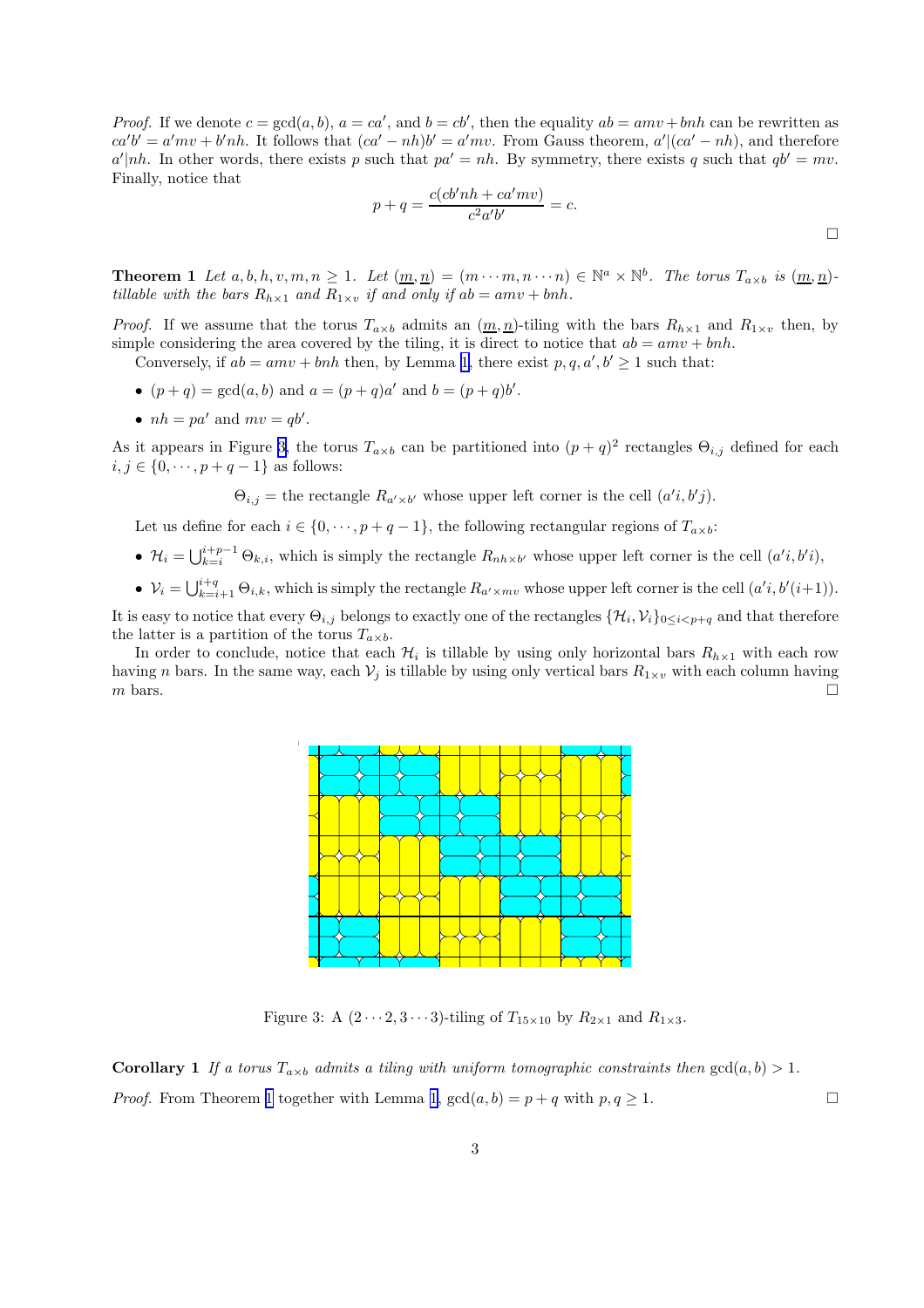#### <span id="page-3-0"></span>3.2 The rectangle case

**Theorem 2** Let  $a, b, h, v, m, n \ge 1$ . Let  $(\underline{m}, \underline{n}) = (m \cdots m, n \cdots n) \in \mathbb{N}^a \times \mathbb{N}^b$ . The rectangle  $R_{a \times b}$  is  $(\underline{m}, \underline{n})$ -tillable with the bars  $R_{h \times 1}$  and  $R_{1 \times v}$  if and only if ab = amv + bnh, h|a, and v|b.

*Proof.* Let us suppose that the rectangle  $R_{a\times b}$  admits an  $(\underline{m}, \underline{n})$ -tiling with the bars  $R_{h\times 1}$  and  $R_{1\times v}$ . By simple area considerations, it holds that  $ab = amv + bnh$ . The fact h|a follows from this observation. Since in every column we have  $mv$  cells tiled by vertical bars, the remaining  $k = b - mv$  cells are tiled with horizontal bars. Therefore k horizontal bars are between column 1 and column  $h$ , another k bars between columns  $h + 1$  and 2h, and so on. In the same way we conclude  $v|b$ .

For the converse, let  $ab = amv + bnh$ ,  $h|a$ , and  $v|b$ . We reduce this case to a 01-MATRIX RECONSTRUC-TION PROBLEM. Let p, q be such that  $a = ph$  and  $b = qv$ . Now  $R_{a \times b}$  may be partitioned into pq rectangles  $R_{h \times v}$  and each of these rectangles may be tiled by using one type of bars (vertical or horizontal). We define a  $p \times q$  01-matrix, where each entry corresponds to a  $R_{h \times v}$  rectangle, and contains "1" if the later is tiled with vertical bars, and "0" otherwise. The problem is reduced to the following: given  $p, q, m, n \ge 1$  such that  $pq = pm + qn$ , construct a 0-1 matrix of size  $p \times q$  in such a way that each column has m 1's and each row has n 0's. The solution is trivial. In fact, it suffices to consider the 1's as vertical bars of unitary length (simple squares), the 0's as horizontal bars of unitary length (simple squares), and to apply Theorem [1](#page-2-0) (for unitary length bars the torus is equivalent to the rectangle).  $\Box$ 

### 4 Horizontal bars of unit length

In this section, we give a polynomial time algorithm for reconstructing a rectangle tiling with horizontal bars of unit length. We assume in this section that  $h = 1$ . For technical reasons we will even give a more general algorithm for reconstructing tilings of histograms.

**Definition 1** A histogram H of a rectangle  $R_{a\times b}$  is a subset of  $R_{a\times b}$  such that if cell  $(i, j)$  is an element of H with  $j < b-1$ , then  $(i, j+1)$  is also an element of H. The top of column i is the cell  $(i,j) \in H$ with minimal j (remember rows are numbered from top to bottom). The number of cells of the row j of  $H$  is denoted by  $c_i$ . The height of column i of H is the number of cells in it.

We will give an algorithm which, given a vector  $(m_0, m_1, \ldots, m_{a-1}, n_0, n_1, \ldots, n_{b-1})$  of integer coordinates, an integer v and a histogram H of rectangle  $R_{a\times b}$ , constructs a tiling of H with the bars  $R_{1\times 1}$  and  $R_{1\times v}$  satisfying the tomographic constraints  $(m, n)$  or answers "No" if there is no such tiling.

#### 4.1 Algorithm

This algorithm is based on a very simple idea: A solution is constructed iteratively row by row, where vertical tiles are placed in columns of largest remaining constraint. See http://www.lri.fr/˜durr/VertOnly/ vertOnly.html for an implementation.

```
input: \underline{m} \in \mathbb{N}^a, \underline{n} \in \mathbb{N}^b, v > 0, histogram H \subseteq R_{a \times b}.
\textbf{promise: } \sum_{i=0}^{a-1}vm_i + \sum_{j=0}^{b-1}n_j = |H|.For j^* from 0 to b-1 do
     If c_{j^*} < n_{j^*} answer "No" and stop.
     While c_{j^*} > n_{j^*} do
               If j^* + v - 1 \ge b - 1 answer "No" and stop.
               Let i be a column with maximal m_i which satisfies (i, j^*) \in H.
               Place a vertical bar between (i, j^*) and (i, j^* + v - 1).
               For k from j^* to j^* + v - 1 do
                     Remove cell (i, k) from H.
                     Update c_k := c_k - 1.
               Update m_i := m_i - 1.
     While n_{j^*} > 0 do
```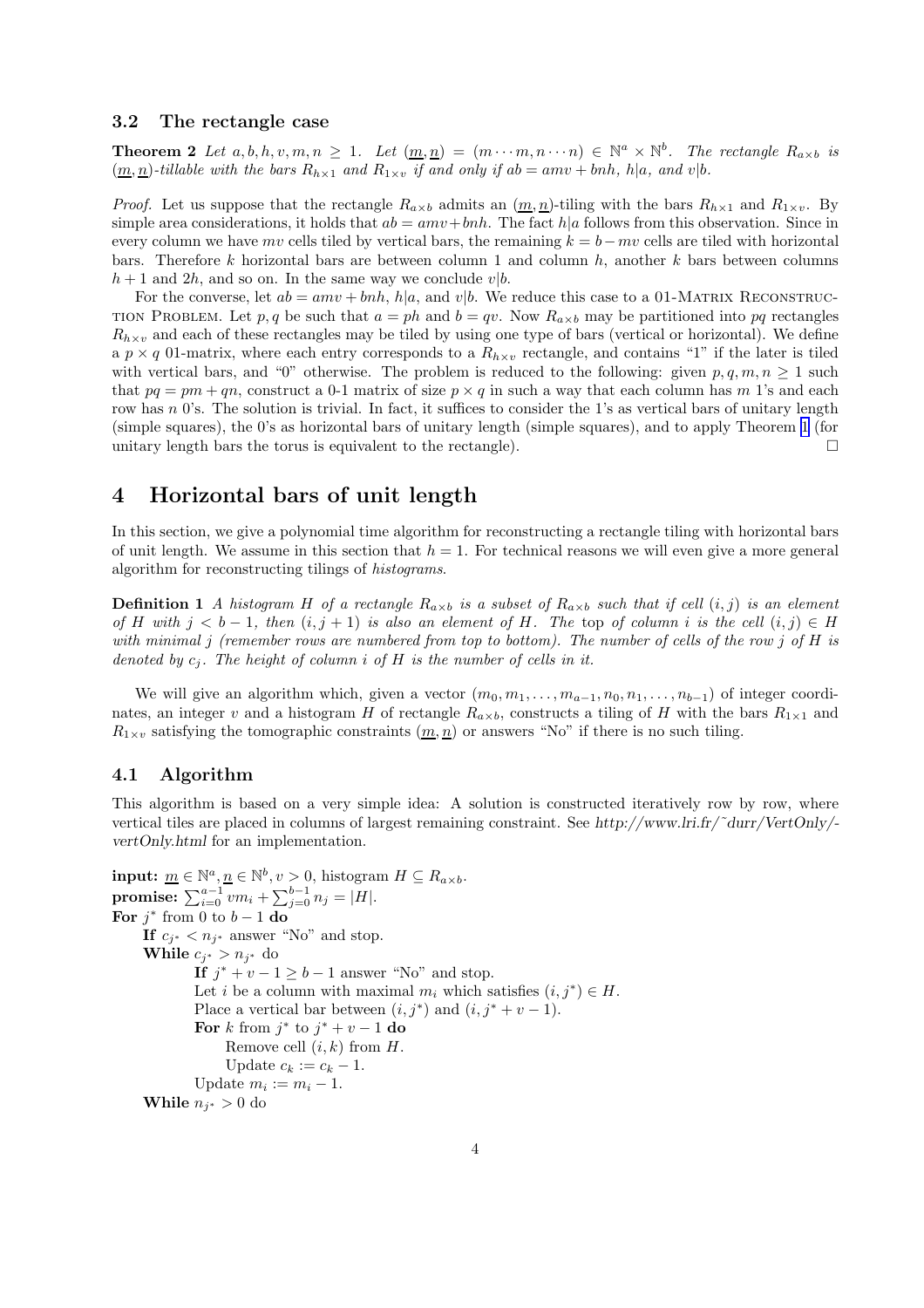<span id="page-4-0"></span>Let *i* be any column which satisfies  $(i, j^*) \in H$ . Place a horizontal bar (cell actually) on  $(i, j^*)$ . Remove this cell from  $H$ . Update  $n_{j^*} := n_{j^*} - 1$ .

#### 4.2 Analysis

The correctness of the algorithm is a consequence of the lemma below:

**Lemma 2** Let T be a tiling of an histogram H satisfying the constraints given by vector  $(m_0, \ldots, m_{a-1}, n_0, \ldots, n_{b-1})$ . Let  $S_{algo}$  be the set of columns of maximal height where vertical bars are placed in the first step of the algorithm.

Assume that there exists a solution. For each tiling T which solves our problem, let  $S_T$  be the set of columns with maximal height in  $H$  whose top is covered by a vertical bar. Let  $T^*$  be such a solution such that  $S_{a l q o} \cap S_{T^*}$  is maximal. Then  $S_{a l q o} = S_{T^*}$ 

*Proof by contradiction.* Since  $|S_{algo}| = |S_{T^*}|$  there is a column  $i_1$  of  $S_{algo}$  which is not an element of  $S_{T^*}$ , and a column  $i_2$  of  $S_{T^*}$  which is not an element of  $S_{algo}$ . Fix such a pair of columns  $i_1$ ,  $i_2$ . Notice that  $m_{i_2} \leq m_{i_1}.$ 

Let  $V_1$  (respectively  $V_2$ ) denote the set of vertical bars of  $T^*$  included in column  $i_1$  (respectively column  $i_2$ ). We construct a bipartite undirected graph G whose set of vertices is  $V_1 \cup V_2$ . Two tiles are joined by an edge if they cross a same row. Notice that, in  $G$ , each bar has at most two neighbors, and  $G$  has no cycle. Hence, G is formed from disjoint chains (each bar with no neighbor is considered as a chain of null length). For every chain C let  $I_C$  be the set of rows traversing the bars in C. Then clearly  $I_C$  is an interval, and different chains have disjoint row sets.

From such a chain C, one can construct a tiling  $T_C$  transforming  $T^*$ , by an exchange on chains, which is the exchange of  $I_C \times \{i_1\}$  with  $I_C \times \{i_2\}$ . Notice that this operation preserves the tomographic constraints on the rows, while preserving those on the columns if and only if C has an even number of vertices.



If  $C_0$  has an even number of vertices, then the tiling  $T_{C_0}$  contradicts the maximality of the intersection  $S_{algo} \cap S_{T^*}$ , which, consequently, **Figure 4:** The exchange of  $I_C \times \{i_1\}$  with achieves the proof.

If  $C_0$  has an odd number of vertices (i.e. both endpoints of  $C_0$  are bars in column  $i_2$ ), then by the inequality  $m_{i_2} \leq m_{i_1}$  there exists another chain  $C_1$  with an odd number of vertices, whose extremities are bars in column  $i_1$ . Let T' be the tiling obtained from T<sup>\*</sup> by exchanging  $C_0$  and  $C_1$ . T' satisfies the same vertical and horizontal constraints as  $T^*$ , and, consequently contradicts the maximality of the intersection  $S_{algo} \cap S_{T^*}$ . This last fact achieves the proof.

 $\Box$ 

Lemma 3 The algorithm presented in this section gives a tiling satisfying the constraints, if such a tiling exists. It's running time is  $O(a \log a + ab)$ .

Proof. We prove its correctness by induction on the number of cells of the histogram H given as input. If H is empty, the result is obvious.

Now assume that the theorem holds for each histogram which has less cells than  $H$ . If  $H$  admits a tiling with constraints, then, by the previous lemma, there exists such a tiling using tiles placed in the first execution of the loop.

After the first execution of the loop (and updating), we have to prove the theorem for an histogram which has less cells than  $H$ , which is true by induction hypothesis.

Now we turn to the proof of the time complexity. The algorithm will maintain an ordering on  $\underline{n}$ .

• the initialization costs  $O(a \log a)$  time units (because of the ordering of the columns),



 $I_C \times \{i_2\}.$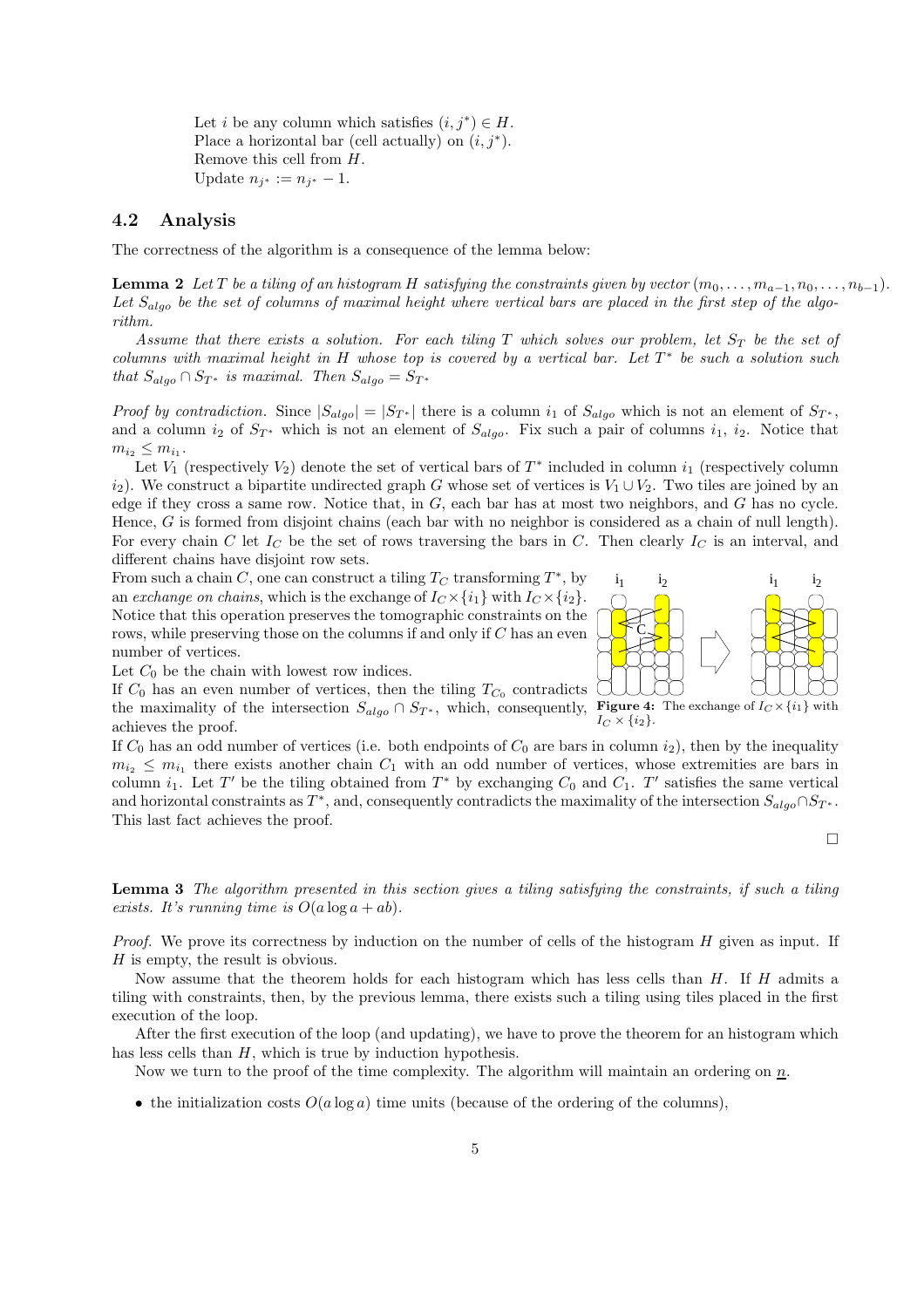<span id="page-5-0"></span>

Figure 5: Trace of the reconstructing algorithm on Example 1.

- each passage through the loop costs  $O(a)$  time units, since the update of the order can easily be done in  $O(a)$  time units,
- there are *b* passages through the loop.

This proves that the execution of this algorithm costs  $O(a \log a + ab)$  time units.

**Example 1** For the rectangle  $R_{10\times8}$ , for vertical bars of size 2 and the projections

$$
\underline{m} = (2, 3, 3, 1, 3, 3, 4, 3, 2, 2) \in \mathbb{N}^{10} \text{ and } \underline{n} = (4, 2, 3, 3, 4, 3, 2, 6) \in \mathbb{N}^{8}.
$$

Figure 5 shows the trace of the algorithm. Numbers in the cells indicate the remaining column constraints.

#### 4.3 Application

The previous algorithm can be used to reconstruct a tiling, when some particular promise on  $\underline{m}$  is given. This promise is fulfilled in particular if m is uniform, or monotone  $(m_0 \leq \ldots \leq m_{a-1})$ , as shown in ([5\)](#page-9-0).

**Theorem 3** Let  $a, b, h, v \ge 1$ . Let  $(\underline{m}, \underline{n}) = (m_0 \cdots m_{a-1}, n_0 \cdots n_{b-1}) \in \mathbb{N}^a \times \mathbb{N}^b$  with  $m_i = m_j$  for all  $i, j \in \{0, \ldots, a-1\}$  satisfying  $|i/h| = |j/h|$ . There is an algorithm in  $O(a \log a + ab)$  that decides whether the rectangle  $R_{a\times b}$  is  $(\underline{m}, \underline{n})$ -tillable with the bars  $R_{h\times 1}$  and  $R_{1\times v}$  and if yes outputs a valid tiling.

*Proof.* By the same argument of the first part of Theorem [2](#page-3-0) it can be concluded that the tiling of  $R_{a\times b}$  may be partitioned into  $\frac{a}{h}$  tilings of rectangles of type  $R_{h \times b}$ . It suffices now to divide every horizontal measure by h (i.e, to change the horizontal scale) in order to reduce the original problem to a new one in which  $a' = \frac{a}{h}$ ,  $b' = b, h' = \frac{h}{h} = 1, v' = v, (\underline{m})' = (m_0, m_h, \dots, m_{(a'-1)h}) \in \mathbb{N}^{a'}, (\underline{n})' = \underline{n} \in \mathbb{N}^b$  (see Figure [6](#page-6-0)). We can apply  $\sum_{n=1}^{\infty}$  1.  $\sum_{n=1}^{\infty}$  1.  $\sum_{n=1}^{\infty}$  1.  $\sum_{n=1}^{\infty}$  1.  $\sum_{n=1}^{\infty}$ 

### 5 Tiling a sub-grid

In the previous section we showed that some instances of the TILING WITH BARS RECONSTRUCTION problem have a polynomial solution. In this section we show that a more general problem is NP-hard. In the Subgrid Domino Tiling Reconstruction Problem From Projections we are given a only sub-grid  $S \subseteq R_{a \times b}$  to tile. We show that this problem is NP-hard by a reduction from the following problem.

The 3-Color Consistency Problem We fix a set of colors  $\Delta = \{colorless, red, blue, green\}.$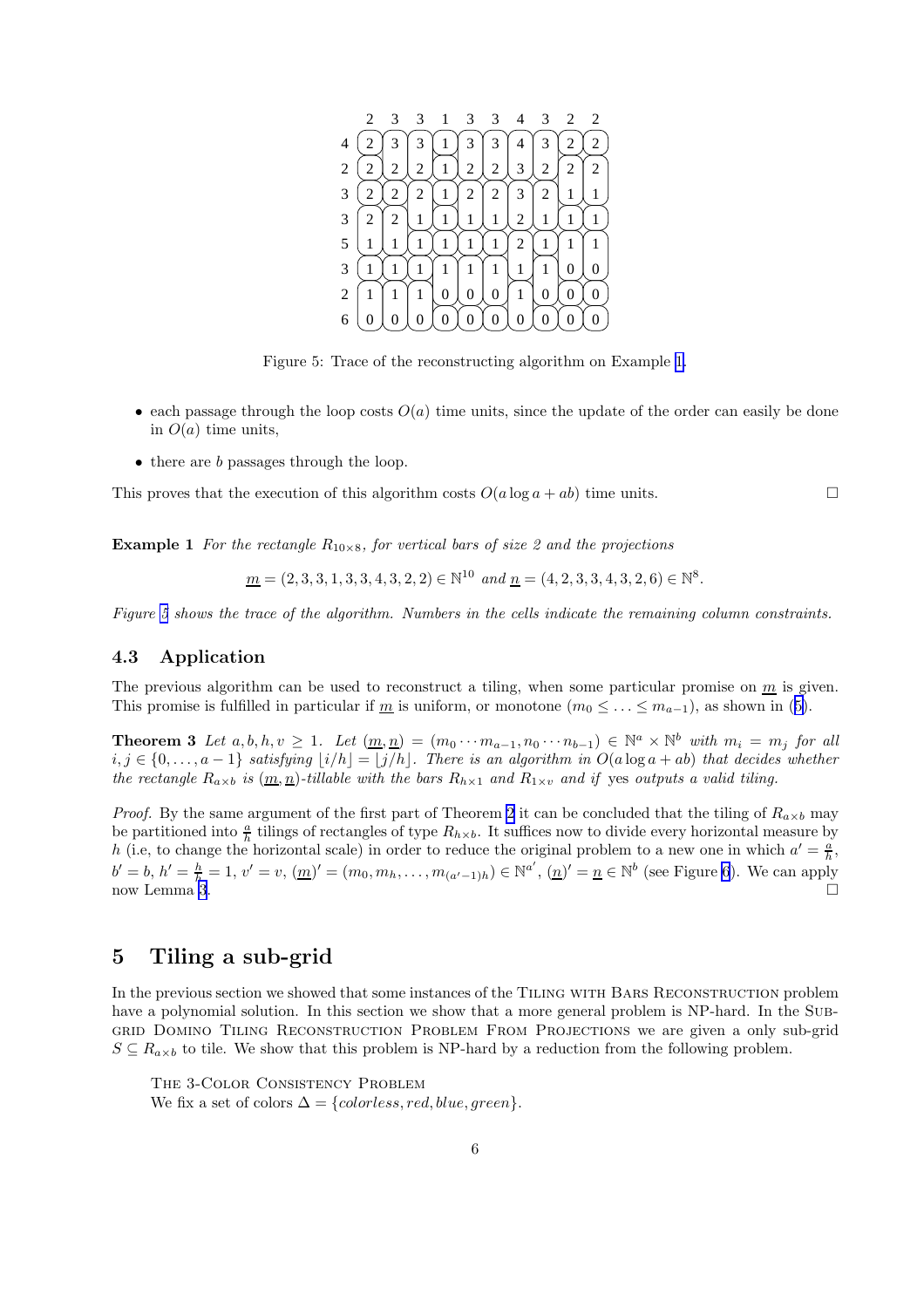<span id="page-6-0"></span>

Figure 6: Reducing the problem by changing its horizontal scale.

**input**  $\underline{m}^c \in \mathbb{N}^a$  and  $\underline{n}^c \in \mathbb{N}^b$  for every  $c \in \Delta$ .

decide if there is a matrix  $T \in \Delta^{a \times b}$  with projections  $(\underline{m}^c, \underline{n}^c)_{c \in \Delta}$  that is for all colors c we have

$$
m_i^c = |\{j : T_{ij} = c\}|
$$
 and  $n_j^c = |\{i : T_{ij} = c\}|$ .

It has been shown in ([1\)](#page-9-0) that this problem is NP-hard in the strong sense, while the 1-Color Consistency PROBLEM is solvable in linear time [\(6](#page-9-0)). The 2-COLOR CONSISTENCY PROBLEM is still open.

### 5.1 Gadget

A sub-grid is a cycle if every cell has exactly two (horizontal or vertical) adjacent neighbors, and if every pair of cells is connected by transitivity. We start by giving some facts about cycles.

The cycle length is always even. This can be easily seen by coloring the cells checkerboard wise black and white. Then adjacent cells have different colors. The claim follows from the fact that the cycle is closed.

There are exactly two domino tilings of a cycle. Fix any numbering of the cells such that every cell i has neighbors  $i - 1$  and  $i + 1$  modulo the length of the cycle. Then clearly one tiling covers all pair of cells  $(2i, 2i + 1)$  with a domino, while the other one covers  $(2i, 2i - 1)$  for all i.

We specify now a sub-grid  $S$  consisting of two cycles intersecting at a corner and an addition cell. This additional cell must, in a domino tiling, be matched to a cell of one of the cycles, therefore "forcing" it to admit a unique tiling, while the other one admits the usual two tilings. As a result we will have exactly four tilings of S. We define S to be the subgrid shown with its tilings in figure 7. We refer to these tilings as  $T_{colorless}, T_{red}, T_{blue}, T_{green}$  respectively. Let  $(s^c, t^c)$  be their projection vectors for every color c. Note that by the symmetry of S we have  $\{\underline{s}^c\}_{c \in \Delta} = {\underline{t}^c\}_{c \in \Delta}$ .



Figure 7: All four tilings of S.

**Lemma 4** The vectors  $\{s^c\}_{c \in \Delta}$  are linear independent.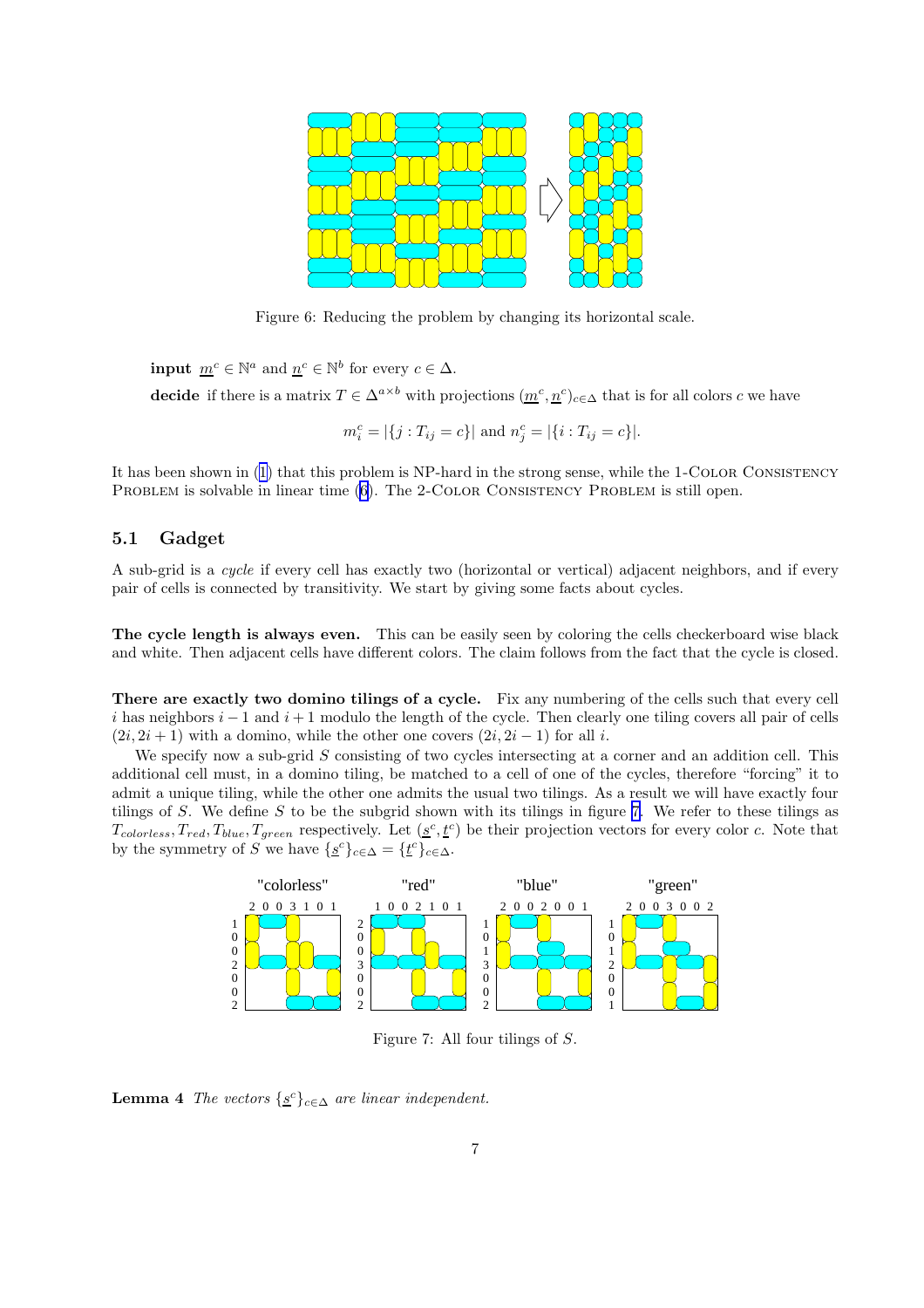*Proof.* Let  $\underline{u} \in \mathbb{N}^7$  be an arbitrary linear composition of the column vectors. We have to show that the coefficients in  $\underline{u} = \sum_c \alpha_c \underline{s}^c$  are uniquely defined. We have

> $u_1 = 2\alpha_{colorless} + 1\alpha_{red} + 2\alpha_{blue} + 2\alpha_{green}$  $u_3 = 3\alpha_{colorless} + 2\alpha_{red} + 2\alpha_{blue} + 3\alpha_{green}$  $u_4 = 1 \alpha_{colorless} + 1 \alpha_{red} + 0 \alpha_{blue} + 0 \alpha_{green}$  $u_7 = 1 \alpha_{colorless} + 1 \alpha_{red} + 1 \alpha_{blue} + 2 \alpha_{green}$

This system of equations has a unique solution which concludes the proof:  $\alpha_{colorless} = -2, \alpha_{red} = 3, \alpha_{blue} =$  $2, \alpha_{green} = -1.$ 

### 5.2 The proof of NP-hardness



Figure 8: Idea of the reduction

Theorem 4 The DOMINO SUB-GRID TILING RECONSTRUCTION PROBLEM FROM PROJECTIONS is NPhard in the strong sense.

*Proof.* Let  $I = (\underline{m}^c, \underline{n}^c)$  an arbitrary instance of the 3-COLOR CONSISTENCY problem for an  $a \times b$  matrix. We construct an instance of the former problem, such that there is a bijection between the respective sets of solutions. This proves then the theorem. (see figure 8)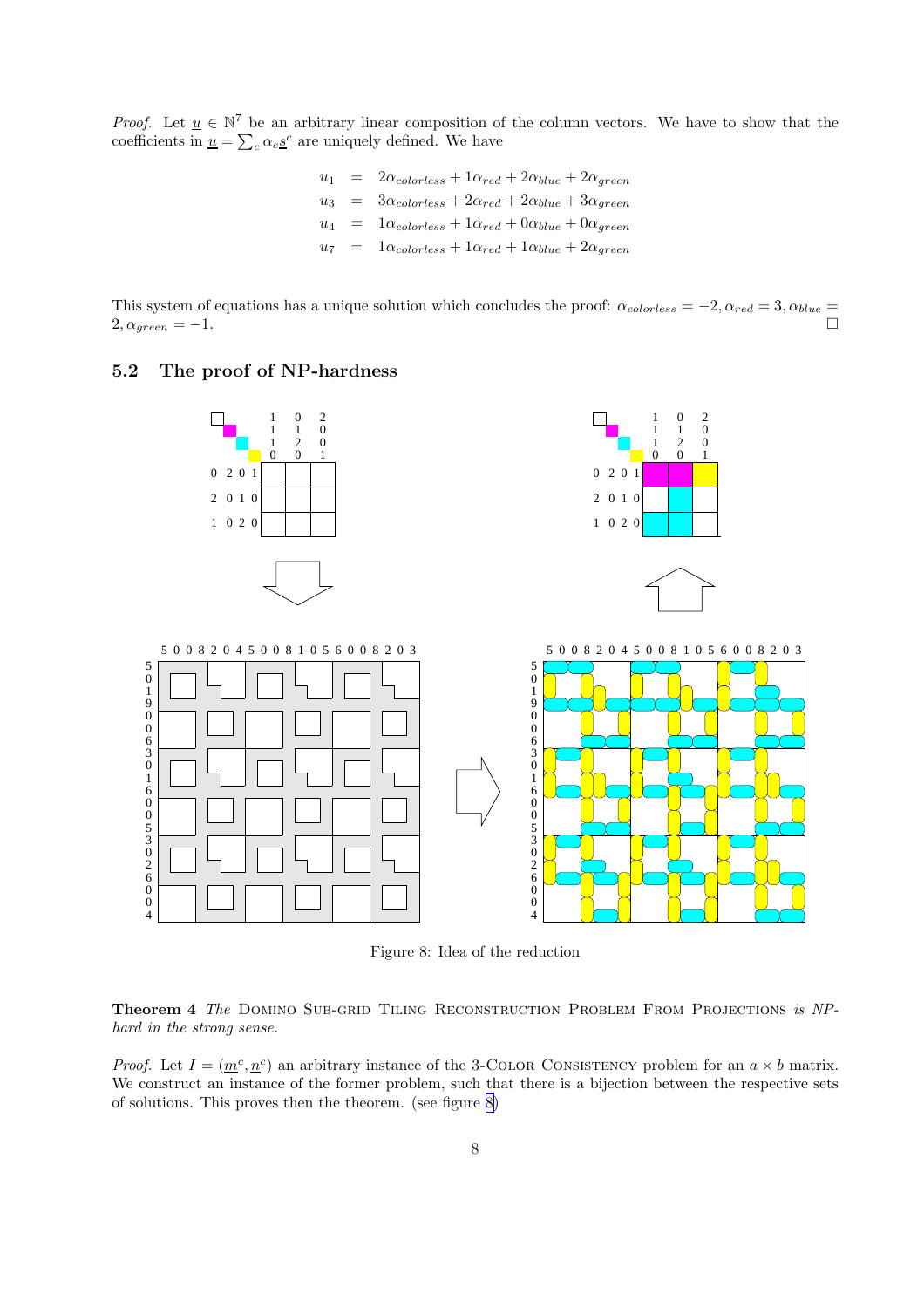

Figure 9: Separations for  $h = 2, v = 2$ .

We define the instance  $I'$  as  $(\underline{m}, \underline{n}) \in \mathbb{N}^{7a} \times \mathbb{N}^{7b}$  with

$$
\underline{m} = \bigotimes_{i=1}^{a} \left( \sum_{c} m_i^c \underline{s}^c \right) \text{ and } \underline{n} = \bigotimes_{j=1}^{b} \left( \sum_{c} n_j^c \underline{t}^c \right),
$$

where ⊗ denotes the concatenation of vectors and

$$
S' = \bigcup_{i=0}^{a-1} \bigcup_{j=0}^{b-1} (S + (7i, 7j)).
$$

In a tiling of  $S'$  every  $7 \times 7$  block contains one of the four tilings of S. Therefore there is a natural bijection f between the set of domino tilings of S and the set of matrices  $\Delta^{a \times b}$ . It follows from lemma [4](#page-6-0) that T is a solution to the instance I' if and only if  $f(T)$  is a solution of I. Moreover for the unary encoding the size of  $f(T)$  is linear in the size of T.

### 6 Concluding remarks

We will conclude with a observation for the general problem. Let  $(m, n, h, v)$  be an instance for the reconstruction problem for tilings of an  $a \times b$ -rectangle.

We say that a particular realization is *separated* between column i and column  $i + 1$ , if there is no horizontal bar traversing the border in between. We claim that if this is the case for one realization, it holds for all other realizations as well: Let  $c_i$  be the number of horizontal bars beginning in column i and ending in column  $i + h - 1$ . Let us also denote  $c_i = 0$  for all  $i < 0$ . Then clearly the following induction holds:

$$
c_i = b - (vm_i + c_{i-h+1} + \ldots + c_{i-1}).
$$

Therefore there is a separation between column i and column i + 1 if and only if  $c_{i-h+2} + \ldots + c_i = 0$ , which is a realization independent condition.

In the same manner we define the separation between lines. These separations, which can be computed in linear time, partition the grid into separated rectangles which are surrounded either by a separation or by the border of the grid. Clearly if there is a realization of  $(\underline{m}, \underline{n}, h, v)$  then

- 1.  $(v_1, n, h, 1)$  and  $(m, h_1, 1, v)$  must have a realization as well
- 2. and every separated rectangle must admit a tiling with horizontal bars of length  $h$  and vertical bars of height  $v$ , even without any tomographic constraint.

Left part of figure 9 shows an instance which satisfies the first but not the second condition, since each of the four separated rectangle has odd size. However the two conditions are not sufficient: The right hand instance satisfies conditions 1 and 2. But it has no solution, since the last column must be filled with vertical dominoes, the remaining cells of the first row must be tiled with horizontal dominoes, and for the remaining rectangle we end up with the left hand side instance. However the two conditions are not sufficient, as shows the right part.